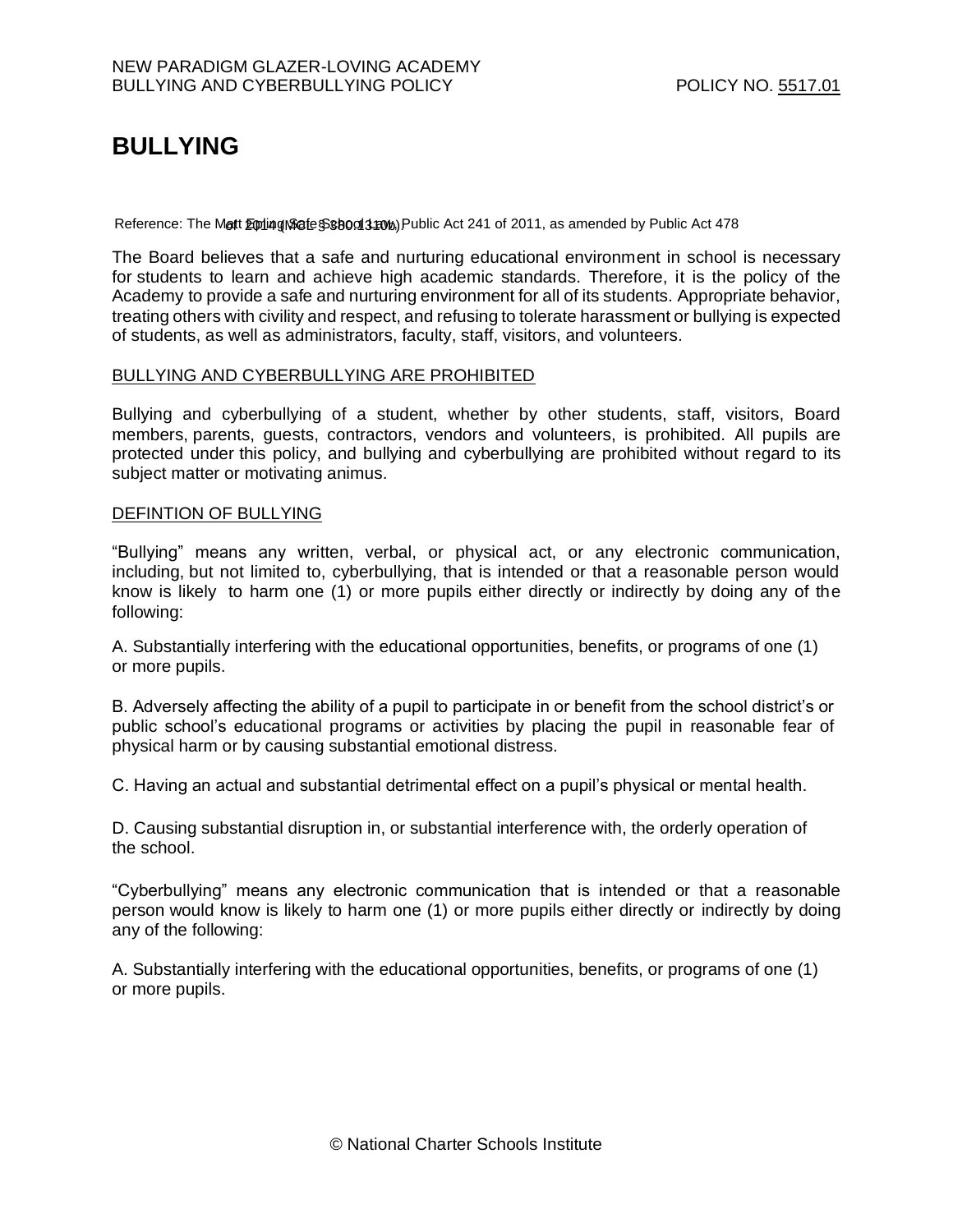B. Adversely affecting the ability of a pupil to participate in or benefit from the school district's or public school's educational programs or activities by placing the pupil in reasonable fear of physical harm or by causing substantial emotional distress.

C. Having an actual and substantial detrimental effect on a pupil's physical or mental health.

D. Causing substantial disruption in, or substantial interference with, the orderly operation of the school.

Since "bullying" also includes "cyberbullying," any reference in this policy to "bullying" shall also be deemed to refer to "cyberbullying."

Bullying and cyberbullying are prohibited at school. "At school" is defined as on school premises, at school- sponsored activities or events, in a school-related vehicle, or using telecommunications access device or a telecommunications service provider if the telecommunications access device or telecommunications service provider is owned by or under the control of the school district. "Telecommunications access device" and "telecommunications service provider" mean those terms as defined in Section 219a of the Michigan Penal Code (MCL § 750.219a).

Bullying and cyberbullying that does not occur "at school," as defined above, but that causes a substantial disruption to the educational environment may be subject to disciplinary action in accordance with this policy and applicable law.

### REPORTING AND INVESTIGATING REPORTS OF BULLYING

Every student is encouraged to report any situation that he or she believes to be bullying behavior directed toward a student to a teacher, a counselor, administrator, or other staff member. Staff members shall report any reports made by students or situations that they believe to be bullying behavior directed toward a student to the School Leader. Complaints against the School Leader

shall be reported to the Board.

Under state law, a school employee, school volunteer, student, or parent or guardian who promptly reports in good faith an act of bullying to the appropriate school official designated in this policy and who makes this report in compliance with the procedures set forth in this policy is immune from a cause of action for damages arising out of the reporting itself or any failure to remedy the reported incident. This immunity does not apply to a school official responsible for implementing this policy or for remedying the bullying, when acting in that capacity.

Retaliation or false accusation against a target of bullying, a witness, or another person with information about an act of bullying is prohibited. Suspected retaliation should be reported in the same manner as suspected bullying behavior. Making intentionally false accusations of bullying is likewise prohibited. Retaliation and making intentionally false accusations of bullying may result in disciplinary action up to and including expulsion.

All complaints about bullying that may violate this policy shall be promptly investigated and documented. The School Leader or designee is responsible for the investigation. If the investigation results in a finding that bullying has occurred, it shall result in prompt and appropriate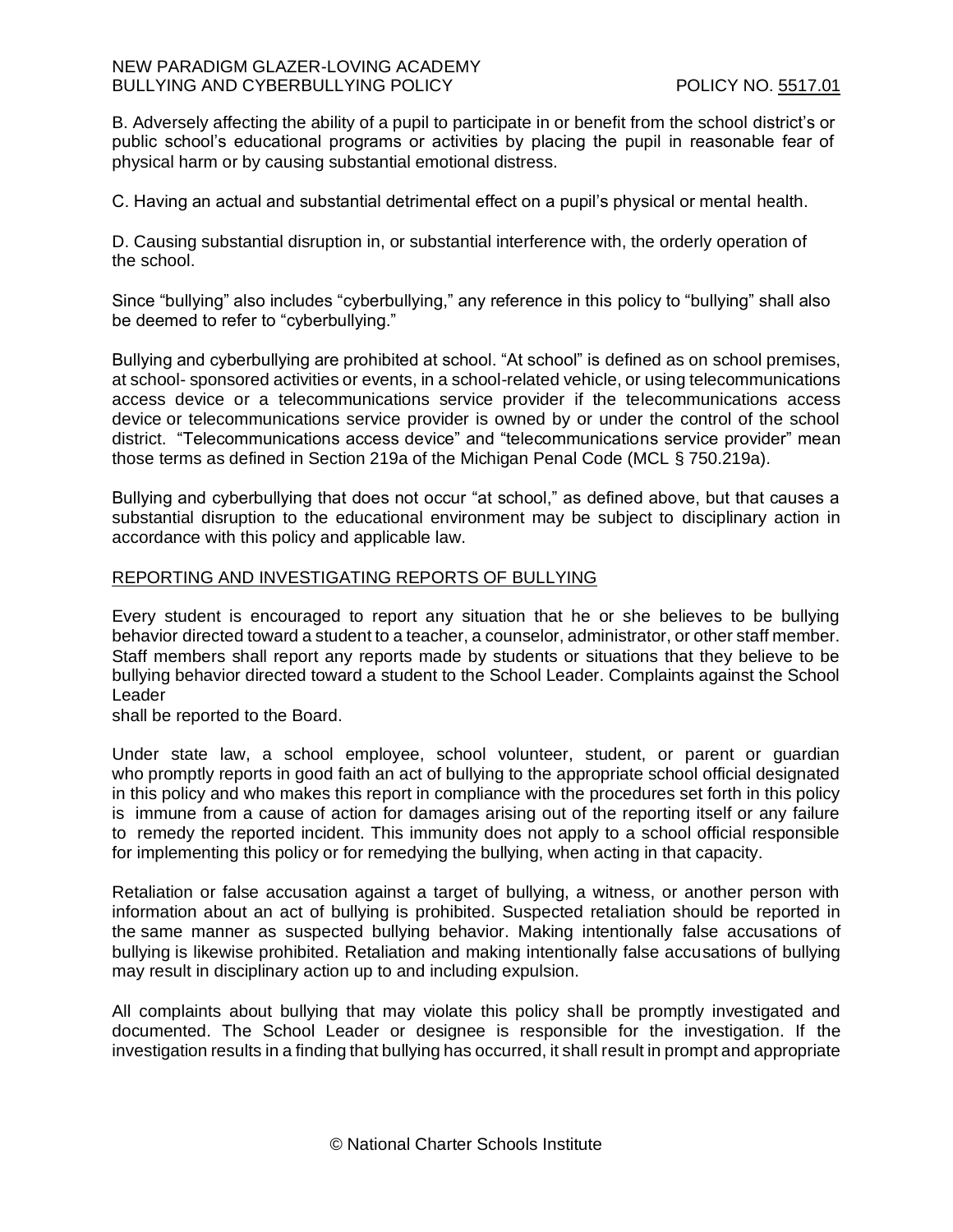disciplinary action, up to and including expulsion for students, up to and including discharge for employees, and up to and including exclusion from school property for parents, guests, volunteers, and contractors. Individuals may also be referred to law enforcement officials.

The Board may utilize restorative practices that emphasize repairing the harm to the victim and school community in the correction of bullying behavior, which may include victimoffender conferences that:

A. Are initiated by the victim;

B. Are approved by the victim's parent or legal guardian or, if the victim is at least 15, by the victim;

C. Are attended voluntarily by the victim, a victim advocate, the offender, members of the school community, and supporters of the victim and the offender (the "restorative practices team"); and

D. Would provide an opportunity for the offender to accept responsibility for the harm caused to those affected, and to participate in setting consequences to repair the harm, such as requiring the student to apologize; participate in community service, restoration of emotional or material losses, or counseling; pay restitution; or any combination of these. The selected consequences and time limits for their completion will be incorporated into an agreement to be signed by all participants. Where the investigation results in a finding that bullying has occurred, both the parent or legal guardian of a victim of bullying and the parent or legal guardian of a perpetrator of the bullying shall be notified promptly in writing. In addition, administrators investigating alleged bullying may notify parents of the victim or perpetrator of bullying sooner than the conclusion of the investigation if circumstances dictate such earlier notification.

The Academy shall document any prohibited incident that is reported and shall document all verified incidents of bullying and the resulting consequences, including the required notification of parents or guardians and any discipline and referrals.

The School Leader is the school official responsible for ensuring that this policy is

implemented.

### **CONFIDENTIALITY**

The Academy will comply with all applicable laws regarding confidentiality of personally identifiable information within education records. In addition, the identity of an individual who reports an act of bullying or cyberbullying shall be and remain confidential. The School Leader, or the School Leader's designee, shall ensure that the name of an individual who reports an act of bullying or cyberbullying is withheld from the alleged perpetrator and the perpetrator's parent(s), legal guardian(s) and representative(s), and is redacted from any report of bullying or cyberbullying that is publically disclosed.